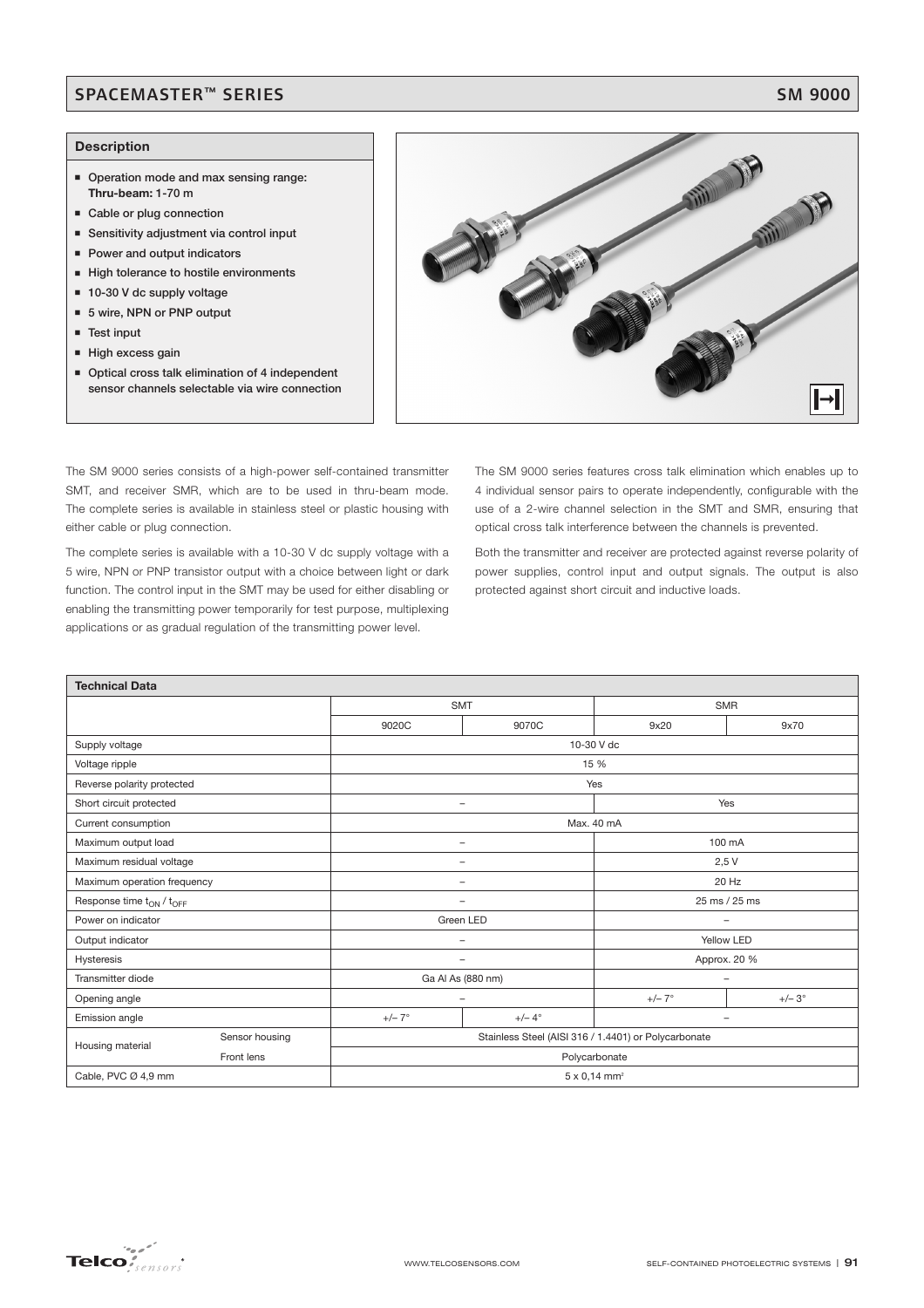# SM 9000<br>SPACEMASTER™ SERIES

| <b>Environmental Data</b>      |                                          |            |                |  |  |
|--------------------------------|------------------------------------------|------------|----------------|--|--|
|                                |                                          | <b>SMR</b> |                |  |  |
|                                | <b>SMT</b>                               | 9x20       | 9x70           |  |  |
| Vibration                      | 10-55 Hz, 0,5 mm                         |            |                |  |  |
| Shock                          | 30 <sub>g</sub>                          |            |                |  |  |
| Light immunity, @ 5° incidence | $>10000$ lux<br>$\overline{\phantom{0}}$ |            | $>$ 20 000 lux |  |  |
| Temperature, operation         | $-20$ to $+60$ °C                        |            |                |  |  |
| Temperature, storage           | $-40$ to $+80$ °C                        |            |                |  |  |
| Sealing class                  | <b>IP 69K</b>                            |            |                |  |  |
| Approvals                      | Œ                                        |            |                |  |  |

**Note: Sensors are IP 69K rated if the cable is protected from high-pressure spray.**

| <b>Available Types</b> |         |                         |                       |                         |                |                       |                        |                                     |            |
|------------------------|---------|-------------------------|-----------------------|-------------------------|----------------|-----------------------|------------------------|-------------------------------------|------------|
|                        | Type    | Control                 | Output                | Connection              |                | 5 m cable             | 15 m cable             | 0,1 m cable with<br>5 pin, M12 plug | Range      |
|                        | Feature |                         |                       | <b>Housing Material</b> | Housing Type   |                       | Order Reference        |                                     |            |
| Transmitter            |         | Adjustable              |                       | Polycarbonate           | $M18 \times 1$ | <b>SMT 9020C TP 5</b> | <b>SMT 9020C TP 15</b> | SMT 9020C TP 0.1-J5                 | $1 - 20$ m |
|                        | 9020C   | range and<br>test input | -                     | <b>Stainless Steel</b>  |                | <b>SMT 9020C TS 5</b> | <b>SMT 9020C TS 15</b> | SMT 9020C TS 0.1-J5                 |            |
|                        |         |                         |                       |                         |                |                       |                        |                                     |            |
|                        | 9020    |                         | <b>NPN</b><br>LO (NC) | Polycarbonate           | $M18 \times 1$ | <b>SMR 9020 TP 5</b>  | SMR 9020 TP 15         | SMR 9020 TP 0.1-J5                  |            |
|                        |         |                         |                       | <b>Stainless Steel</b>  |                | <b>SMR 9020 TS 5</b>  | SMR 9020 TS 15         | SMR 9020 TS 0.1-J5                  |            |
|                        | 9120    |                         | <b>NPN</b>            | Polycarbonate           |                | <b>SMR 9120 TP 5</b>  | SMR 9120 TP 15         | SMR 9120 TP 0.1-J5                  |            |
| Receiver               |         |                         | DO (NO)               | <b>Stainless Steel</b>  |                | <b>SMR 9120 TS 5</b>  | SMR 9120 TS 15         | SMR 9120 TS 0.1-J5                  | 20 m       |
|                        | 9220    |                         | PNP                   | Polycarbonate           |                | <b>SMR 9220 TP 5</b>  | SMR 9220 TP 15         | SMR 9220 TP 0.1-J5                  |            |
|                        |         |                         | LO (NC)               | <b>Stainless Steel</b>  |                | <b>SMR 9220 TS 5</b>  | SMR 9220 TS 15         | SMR 9220 TS 0.1-J5                  |            |
|                        |         |                         | PNP                   | Polycarbonate           |                | <b>SMR 9320 TP 5</b>  | SMR 9320 TP 15         | SMR 9320 TP 0.1-J5                  |            |
|                        | 9320    |                         | DO (NO)               | <b>Stainless Steel</b>  |                | <b>SMR 9320 TS 5</b>  | SMR 9320 TS 15         | SMR 9320 TS 0.1-J5                  |            |

|             | 9020C      | Adjustable<br>range and                   |                        | Polycarbonate          | M18 x 1               | <b>SMT 9020C TP 5</b> | SMT 9020C TP 15        | SMT 9020C TP 0.1-J5 |            |
|-------------|------------|-------------------------------------------|------------------------|------------------------|-----------------------|-----------------------|------------------------|---------------------|------------|
| Transmitter |            | test input                                |                        | <b>Stainless Steel</b> |                       | <b>SMT 9020C TS 5</b> | <b>SMT 9020C TS 15</b> | SMT 9020C TS 0.1-J5 | $1 - 20$ m |
|             |            |                                           | <b>NPN</b>             | Polycarbonate          |                       | SMR 9020 TP 5         | SMR 9020 TP 15         | SMR 9020 TP 0.1-J5  |            |
|             | 9020       |                                           | LO (NC)                | <b>Stainless Steel</b> |                       | <b>SMR 9020 TS 5</b>  | SMR 9020 TS 15         | SMR 9020 TS 0.1-J5  |            |
|             |            |                                           | <b>NPN</b>             | Polycarbonate          |                       | SMR 9120 TP 5         | SMR 9120 TP 15         | SMR 9120 TP 0.1-J5  |            |
|             | 9120       |                                           | DO (NO)                | <b>Stainless Steel</b> |                       | SMR 9120 TS 5         | SMR 9120 TS 15         | SMR 9120 TS 0.1-J5  |            |
| Receiver    |            |                                           | PNP                    | Polycarbonate          | M18 x 1               | SMR 9220 TP 5         | SMR 9220 TP 15         | SMR 9220 TP 0.1-J5  | 20 m       |
|             | 9220       |                                           | LO (NC)                | <b>Stainless Steel</b> |                       | SMR 9220 TS 5         | SMR 9220 TS 15         | SMR 9220 TS 0.1-J5  |            |
|             |            |                                           | <b>PNP</b>             | Polycarbonate          |                       | SMR 9320 TP 5         | SMR 9320 TP 15         | SMR 9320 TP 0.1-J5  |            |
|             | 9320       |                                           | DO (NO)                | <b>Stainless Steel</b> |                       | SMR 9320 TS 5         | SMR 9320 TS 15         | SMR 9320 TS 0.1-J5  |            |
|             |            |                                           |                        |                        |                       |                       |                        |                     |            |
| Transmitter | 9070C      | Adjustable<br>range and                   |                        | Polycarbonate          | M18 x 1               | <b>SMT 9070C TP 5</b> | <b>SMT 9070C TP 15</b> | SMT 9070C TP 0.1-J5 | $1 - 70$ m |
|             | test input |                                           | <b>Stainless Steel</b> |                        | <b>SMT 9070C TS 5</b> | SMT 9070C TS 15       | SMT 9070C TS 0.1-J5    |                     |            |
|             |            |                                           | <b>NPN</b>             | Polycarbonate          |                       | <b>SMR 9070 TP 5</b>  | SMR 9070 TP 15         | SMR 9070 TP 0.1-J5  |            |
|             | 9070       |                                           | LO (NC)                | <b>Stainless Steel</b> |                       | <b>SMR 9070 TS 5</b>  | SMR 9070 TS 15         | SMR 9070 TS 0.1-J5  |            |
|             |            | <b>NPN</b>                                | Polycarbonate          |                        | <b>SMR 9170 TP 5</b>  | SMR 9170 TP 15        | SMR 9170 TP 0.1-J5     |                     |            |
| Receiver    | 9170       |                                           | DO (NO)                | <b>Stainless Steel</b> | M18 x 1               | <b>SMR 9170 TS 5</b>  | SMR 9170 TS 15         | SMR 9170 TS 0.1-J5  | 70 m       |
|             |            |                                           | <b>PNP</b>             | Polycarbonate          |                       | <b>SMR 9270 TP 5</b>  | SMR 9270 TP 15         | SMR 9270 TP 0.1-J5  |            |
|             | 9270       |                                           | LO (NC)                | <b>Stainless Steel</b> |                       | <b>SMR 9270 TS 5</b>  | SMR 9270 TS 15         | SMR 9270 TS 0.1-J5  |            |
|             |            |                                           | <b>PNP</b>             | Polycarbonate          |                       | <b>SMR 9370 TP 5</b>  | SMR 9370 TP 15         | SMR 9370 TP 0.1-J5  |            |
|             | 9370       |                                           | DO (NO)                | <b>Stainless Steel</b> |                       | <b>SMR 9370 TS 5</b>  | SMR 9370 TS 15         | SMR 9370 TS 0.1-J5  |            |
|             |            |                                           |                        |                        |                       |                       |                        |                     |            |
|             |            | 92   SELF-CONTAINED PHOTOELECTRIC SYSTEMS |                        |                        |                       | WWW.TELCOSENSORS.COM  |                        |                     |            |

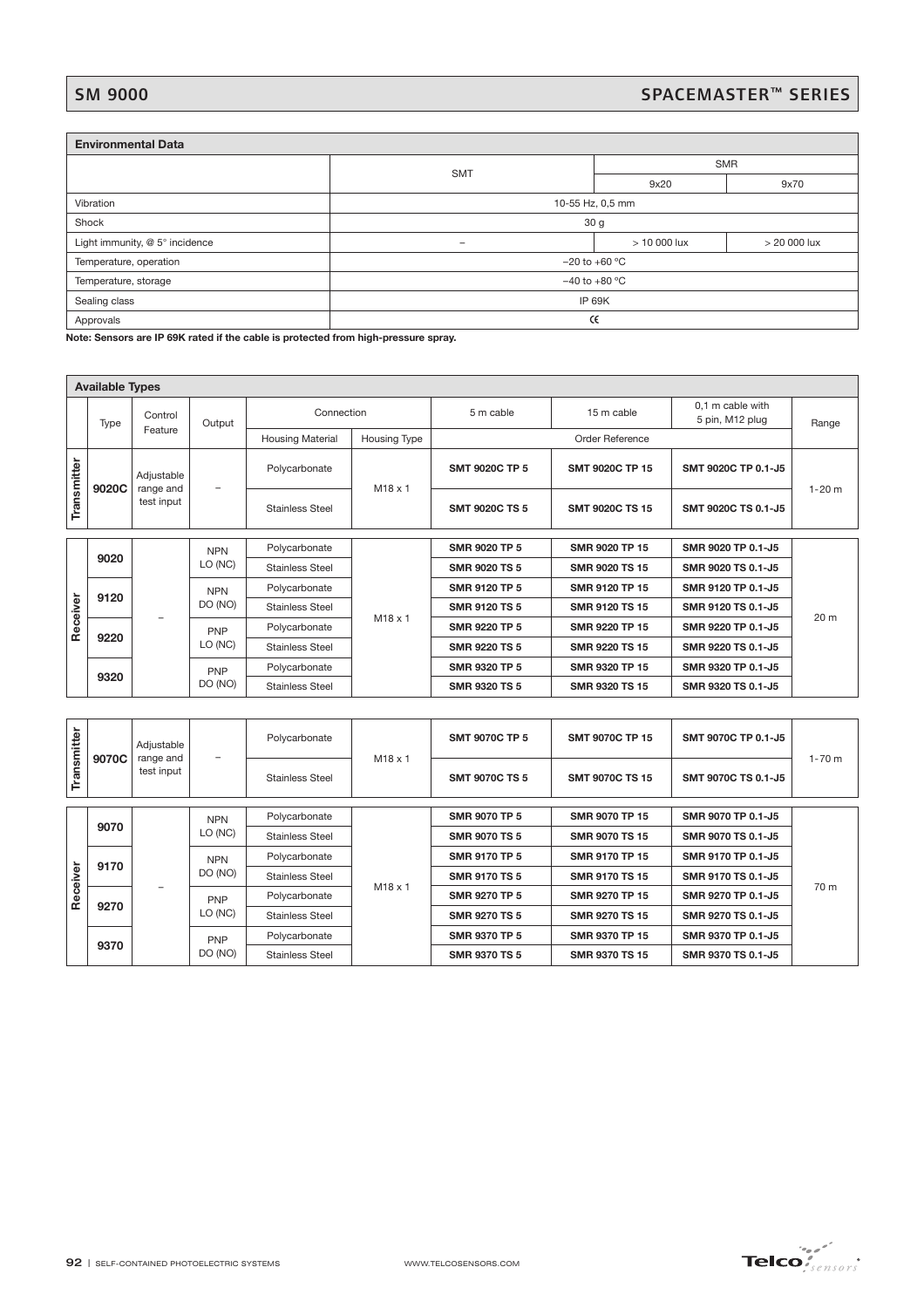## SPACEMASTER™ SERIES SM 9000

| <b>Connections</b>                     |                                                                                                                                                                                     |                  |  |  |  |  |
|----------------------------------------|-------------------------------------------------------------------------------------------------------------------------------------------------------------------------------------|------------------|--|--|--|--|
|                                        | Cable                                                                                                                                                                               | M12 Plug / Cable |  |  |  |  |
| Supply +                               | Brown                                                                                                                                                                               | Pin 1 / Brown    |  |  |  |  |
| $Supply -$                             | Blue                                                                                                                                                                                | Pin 3 / Blue     |  |  |  |  |
| SMT control input                      | <b>Black</b>                                                                                                                                                                        | Pin 4 / Black    |  |  |  |  |
| SMR output                             | <b>Black</b>                                                                                                                                                                        | Pin 4 / Black    |  |  |  |  |
| SMT/SMR channel selection              | Grey                                                                                                                                                                                |                  |  |  |  |  |
| SMT/SMR channel selection              | White                                                                                                                                                                               | Pin 2 / White    |  |  |  |  |
| Refer to page 161 for extension cables | 5 pin, M12<br>Sensor Plug<br>Cable Plug<br>(Male)<br>(Female)<br>Blue<br><b>Black</b><br>$\bullet$ 4 30<br>$\bullet$ 3 40<br>Grey<br>50<br>50.<br>$-120$<br>92.19<br>Brown<br>White |                  |  |  |  |  |



| <b>Channel Selection</b> |                                 | SMT / SMR             |  |  |  |
|--------------------------|---------------------------------|-----------------------|--|--|--|
| Channel Number           | <b>Connection Configuration</b> |                       |  |  |  |
|                          | Grey wire                       | White wire            |  |  |  |
|                          | Supply – (blue wire)            | Supply – (blue wire)  |  |  |  |
|                          | Supply + (brown wire)           | Supply – (blue wire)  |  |  |  |
| ۰.                       | Supply – (blue wire)            | Supply + (brown wire) |  |  |  |
|                          | Supply + (brown wire)           | Supply + (brown wire) |  |  |  |